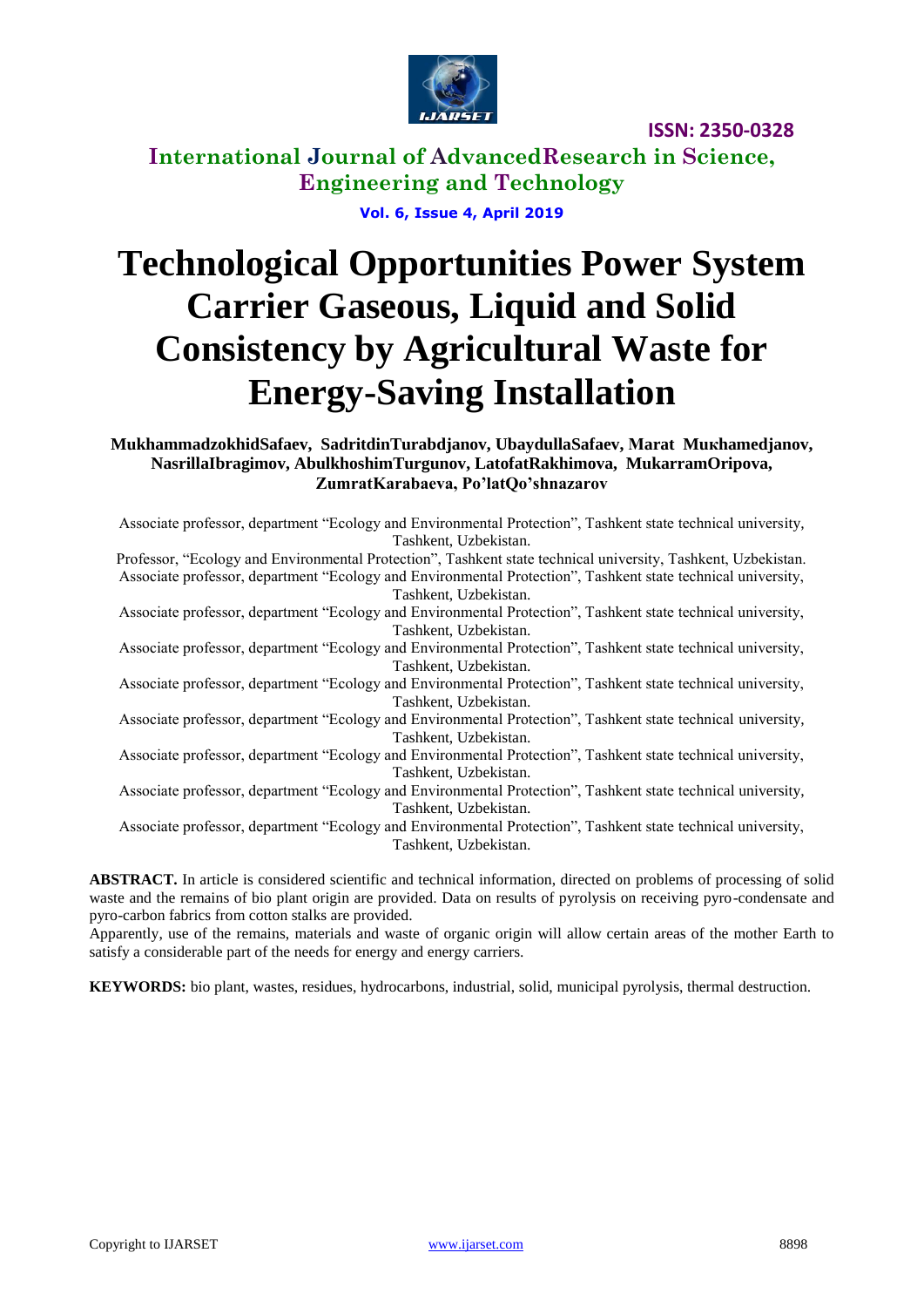

# **International Journal of AdvancedResearch in Science, Engineering and Technology**

### **Vol. 6, Issue 4, April 2019**

#### **I. INTRODUCTION**

Now carbon the containing materials are estimated as one of possible additional sources of energy. Apparently, use of the rests, materials and wastes of an organic origin will allow separate areas of a planet of the Earth to satisfy a significant part of the needs in energy and energy sources. In this connection the important meaning is got by geography of accumulation of the rests and waste.

At forecasting an energy potential of the rests, switching wastes, it is necessary to mean, that a source of energy can be only organic part of the rests. In this case are meant not only products of a biological origin, as, at least, 10 % of totals of the agricultural and urban rests in the world represent combustible materials. For reception of energy the part of the combustible rests because of their non-uniform distribution can be used only. The necessary exact data on rates of accumulation biological waste and their quantity, as a rule, are absent. Some combustible wastes, suitable for use as sources of energy, can find more effective application

#### **II. SIGNIFICANCE OF THE SYSTEM**

In article is considered scientific and technical information, directed on problems of processing of solid waste and the remains of bio plant origin are provided. The study of literature survey is presented in section III, methodology is explained in section IV, section V covers the experimental results of the study, and section VI discusses the future study and conclusion.

#### **III. LITERATURE SURVEY**

When the mankind feels an exhaustion of traditional natural sources hydrocarbon of raw material being in basic potential energy sources, then it is compelled will address to alternative sources. To such sources it will be possible to attribute first of all potential hydrocarbon waste of a biological origin, which represent high power value [1]. It is known, that mankind at an initial stage of the development for the first time addressed to wood as to a source energy sources. The not qualified usages from wood, as source of energy, limit scales of its application. The processing of a wood material with reception from it pyrolysis of gas, pyro-condensate and pyro-carbon opens new opportunities of its qualified use. On the preliminary settlement data it is visible, that in case of use pyro gas and pyro-carbon in quality energy sources in scale of republic it is annually possible to receive of 4 million tons liquid hydrocarbon, only at processing cotton stalk - stalks of the basic technical culture cotton plant. Potential cotton stalk annually in October - November of months (after the tax of a clap(cotton)) is estimated more than 100 million tons. Thus from this kind of a withdrawal, by the technology, developed by us, it is possible to receive 9 million ton pyro gas (fuel combustible gas) and 12 million ton pyro-carbon [2].

#### **IV. METHODOLOGY**

The similar approaches in many countries already give production. For example, in Turkey already in a home market has appeared in significant volume a biodiesel engine - product pyro lytic of processing of biological organic materials. In Ukraine the construction of the large complex on reception of biodiesel fuel from one-year plants - rape is finished. As the charged large territory is radioactive are most fruitful in agro culture the attitude, the government of republic has accepted the decision on rational use of this territory. Now are going to fruitful weight rape, which will be directed for processing with the purpose of reception from him of biodiesel fuel. This biodiesel engine in the near future will appear in a home market of Ukraine - having released huge potential of traditional diesel fuel, which will be directed on export.

On power summit, which was held in Bonn (Germany) 2004 from the highest tribune the appeal about necessity of intensive development of manufacture energy sources from materials of a biological originhas sounded. As in plants in very significant quantity the energy of the Sun is accumulated the qualified reception by processing these materials carries on a global scale energy-ecological and economic interest.

Therefore within the framework of applied scientific - technological research, carried out by us, the tasks by definition of technological parameters of process pyro lytic of a method of reception of a fuel fraction from a stalk cotton plant and development of the technological circuit of a method of reception low hydrocarbon, gaseous and liquid consistence were put.

It is known, that in Republic of Uzbekistan the need for a home market to energy sources only in motor transport is made more by than 9 million ton per one year. From them of 6,5 million ton it is necessary on petrol and 2,5 million ton on diesel fuel. Besides need to diesel fuels show also agriculture and railway transportation. If to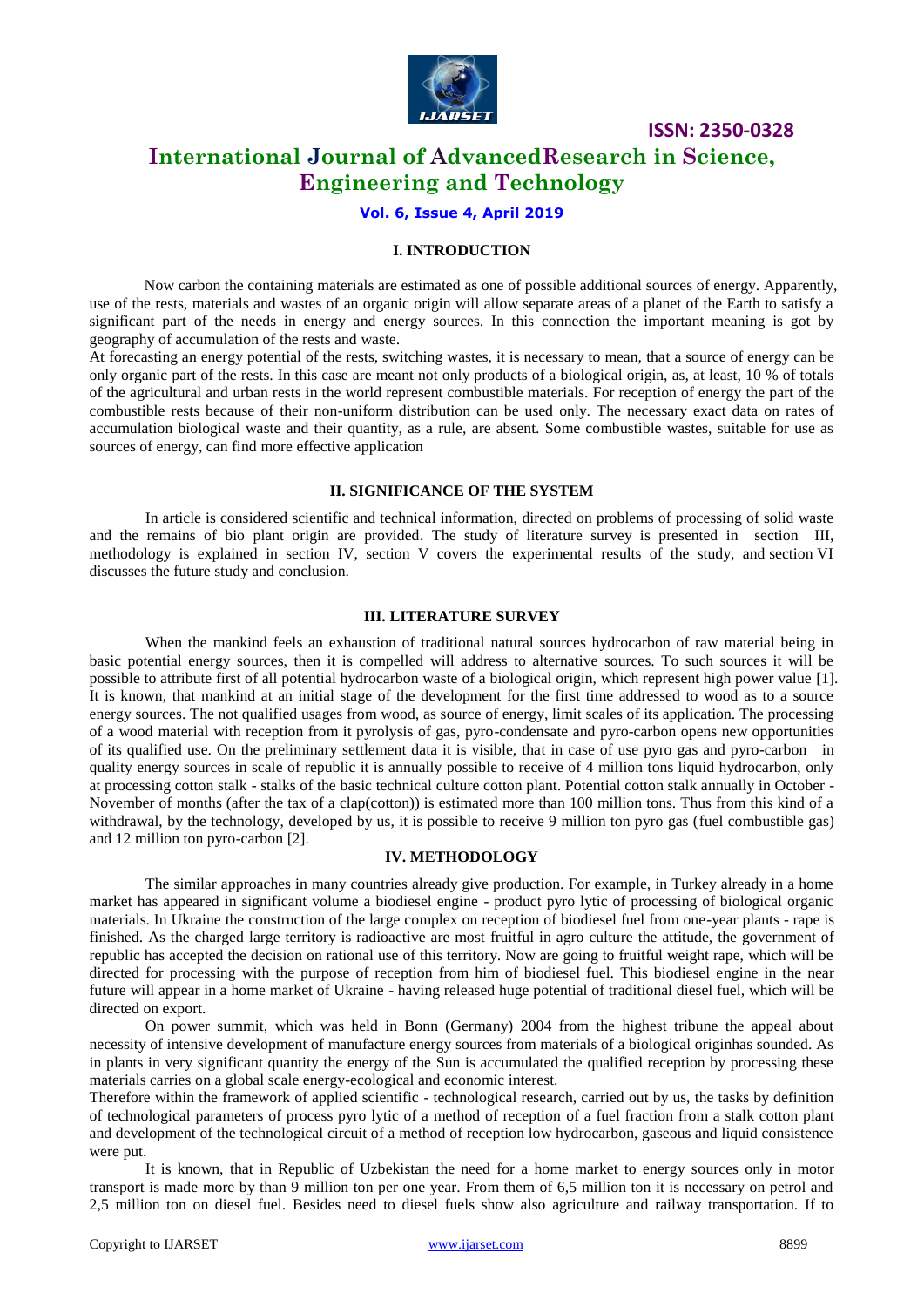

# **International Journal of AdvancedResearch in Science, Engineering and Technology**

## **Vol. 6, Issue 4, April 2019**

generalize all needs on diesel fuel, they are estimated not less than 3 million tons per one year. In the same time potential cotton stalk (stalks cotton plant), which could ensure(supply) a home market to these quantities of biofuel received on the basis of the technology, developed by us. But because of a disorganization of conducting jobs are irrevocably lost on agricultural fields cotton stalk. The very insignificant part by this cotton stalk is used by private sector in quality low-grade of fuel on village places. On accounts of the experts in the long term share of bio weight in electrical energy will reach about 10 %, and in manufacture of heat of 20 percent. The every prospect for engines of internal combustion in the future is opened by use of synthetic fuel received in process gasification from waste of a tree, agriculture and coal. On the literary data it is known, that at the end of 2003 in Saxon Freiberg manufacture "SunDistal", synthetic diesel fuel from bio weight began which reduces harmful emissions approximately to 50 percent.

Preceding from this, at performance of the applied scientific - technological project the jobs on reception pyrocondensate, appropriate fuel fractions and creation of skilled laboratory demonstration installation were stipulated. At the successful decision, the realization of a question of reception in frameworks innovation of the program will ensure in the accelerated rates to create is skilled pilot installation, which will be given to Government of Republic putting forward complex qualified use of all elements cotton plant in branches of economy.

However opportunity of use of these potentials is not so obvious, the questions having serious scientific, technological and applied meaning(importance) will not be decided(solved) yet. In a part pyro lytic by reception liquid hydrocarbon, replacing traditional hydrocarbon fuel (energy sources) and education of separate ecologically responsible(crucial) connections and if necessary managements of these processes for maintenance of observance of limiting allowable norms of emissions, and also thermal, thermodynamic and thermochemical of aspects pyro-lytic by reception liquid hydrocarbon of components.

In parallel there is a necessity in management of processes with reference to real technologies of reception pyrocondensate, proceeding from technological, power, ecological and economic opportunities of republic, that predetermines necessity of development of original and optimum technologies of transportation, preparation and processing of raw materials.

As it marks, in the references, in the world already there are receptions of a biodiesel engine from various materials. However in reception from stalks cotton plant of petrol fractions anywhere yet are not engaged. The having incidental jobs specially are developed with reference to those plants, which are not respect to ours cultural. It is possible to result in acknowledgement stated such subject example, that the technology pyrolytic of processing Rape is a processing of vegetative fiber. Because rape, in the structure contains up to 20 % of vegetative fiber. And in our case - with reference to cotton plant, such technology and such process is not applicable at all, as in cotton plant (stalk cotton plant) up to 22 % of weights contains cellulose and practically absence of vegetative fiber. In view of the abovestated facts without own development it is impossible to realize taking into account features of raw material and technology of its processing, practically projects acted from outside of without certification, and respectful to local raw resources.

The recycling more than 30-35 million ton of stalks cotton plant (approximately fourth part of potential) per one year has the large energy-ecological meaning. Besides power capacity of this raw biological material makes more than 40 kcal and 200 million  $nm<sup>3</sup>$  of natural gas. Thus, the part of energy pyrogas and pyro-carbon can be spent for provision of energy itself pyro lytic of process, then from economy of traditional petrol fractions, accordingly will allow her on export, that at the world prices for diesel fuel on 1 t. 700 USD, even at export of 3 million ton, makes of 200 million US dollars per one year.

At performance of the present applied scientific - technological project the modes of realization of process with definition of optimum parameters such as influence of temperature, duration of process, influence fillers, residual contents of air, in without oxygen environment influence of a moisture, and other parameters influencing on pyrolysis are investigated. It has allowed to define(determine) optimum conditions, at which the necessary intensity pyrolysis is reached(achieved) to specify, that will represent the firm rests after pyrolysis and previously some questions concerning representations about the basic technological circuit pyrolysis of wood with reference to various technological conditions are found out.

#### **V. EXPERIMENTAL RESULTS**

The following stage carries out researches by definition of conditions of the minimal output soot aerosol at pyrolysis of stalks cotton plant - cotton stalk . This job has allowed estimating an opportunity study of process of course dry distillation of stalks cotton plant, both in bares a condition, and with bark. Such experiment has given the specified parameters influencing an output of a target product. As the investigated process is directed on receptions in the maximal contents pyro-condensate with an interval of boiling to the appropriate interval of boiling of petrol, for us the increase of the contents low-boiling low molecular weight of connections in pyro-condensate is not expedient. In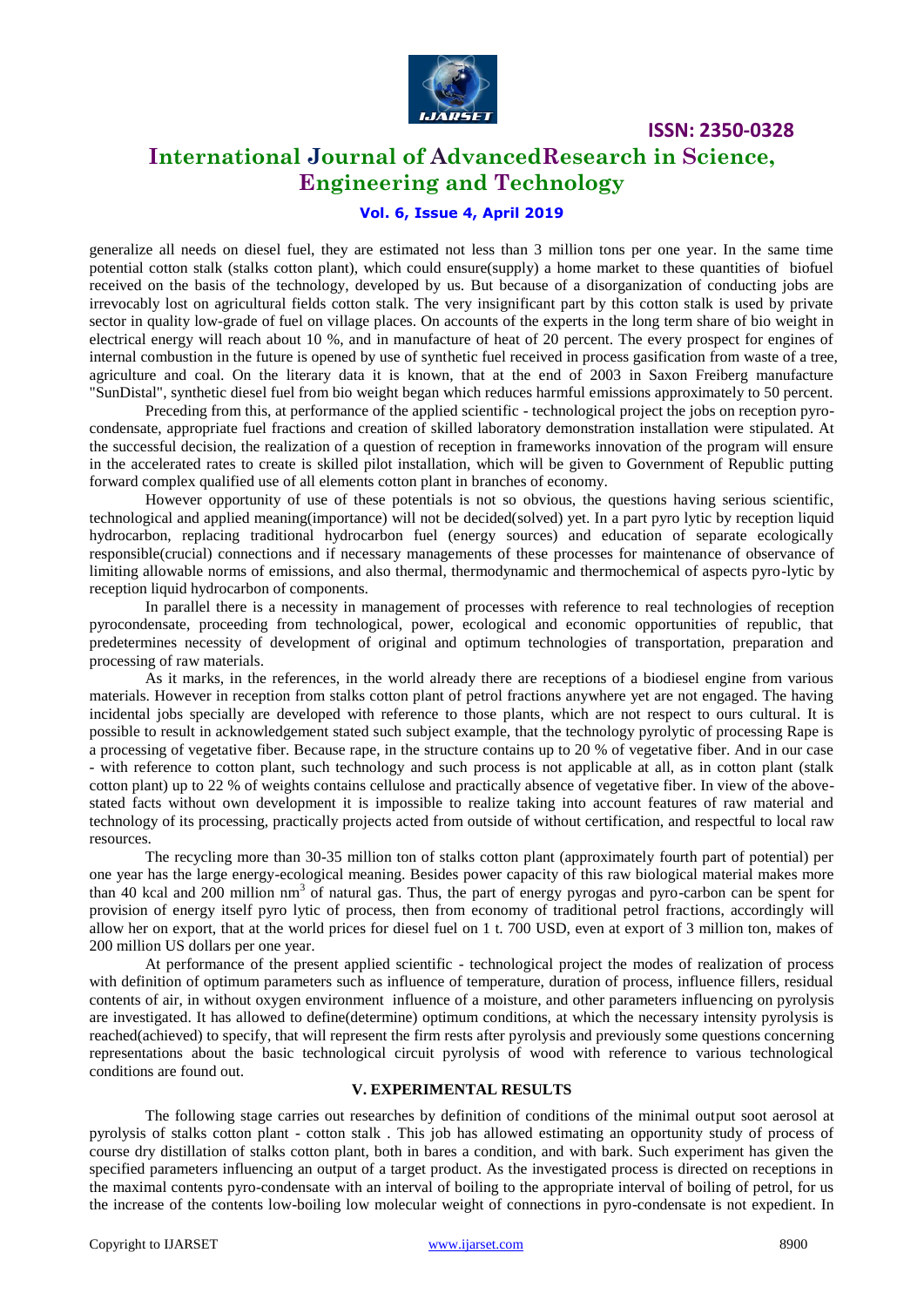

# **International Journal of AdvancedResearch in Science, Engineering and Technology**

## **Vol. 6, Issue 4, April 2019**

spite of the fact that always and in all cases of processing hydrocarbon of raw material low molecular weight of connection is more appreciated. In this case, as performance of the project is directed on reception of a petrol fraction to us more favorably to be guided by this parameter. The analysis of results has allowed further to develop to us the basic technological circuit pyrolysis of process, which will ensure of an output pyro-condensate in a maximum quantity and qualitatively to receive with an interval of boiling appropriate on an easy fuel fraction. Besides the received results form the basis on drawing up of complete representation about the possible technical and technological decisions at realization of process pyrolysis and choice of a necessary type of the device. Methods of management of process pyrolysis, directed on the maximal parity of reception pyrocondensate also are established also. The received results can be very important for universalization of process pyrolysis with reference to various kinds of a biomaterial. The rather important stage at performance of design scientific - technological job carries out researches on minimization of education of ecologically harmful components at pyrolysis of stalks cotton plant and other kinds of biological raw material. Here ecological party from operation can be various. The first part is ecological questions arising at burning pyro-gas and pyro-carbon for conducting pyrolysis of stalks cotton plant, i.e. autopyro lies. Thus the accent is directed on the contents component of structure pyro-gas and pyro-carbon. The second party of a question more seriously, as only conformity to an interval of boiling to easy fuel fractions of parameters pyro-condensate obviously insufficient. Here product should be certificated very strictly, with all gravity, and to correspond to all parameters on pretender of fuel according to State Standards. For example, it is possible to note, that the education in products macromolecular paraffin hydrocarbon of boiling, taking place in an interval, results in increase of temperature of hardening, that results in unfitness with use in the winter period. Other parameters can influence on octane number. Acidity and the acid number too concerns to such parameters, to which it will be necessary to concern very seriously. If the first task is the reception pyro-condensate the boiling's, appropriate to an interval, of diesel fuel. And in the second stage the product (fraction pyro-condensate) should sustain certification. Very probably in products pyrolysis as shows experience, are available propensity to tarringunder influences of external natural conditions, that it is necessary to adjust and it is necessary to operate this process.

The scientifically research job was spent in laboratory conditions.Below in the tables 1-2 is resulted the characteristics of a secondary material - raw material pyrolysis

| No. | Elemental composition, % wt. | stalks cotton |
|-----|------------------------------|---------------|
|     | Carbon                       | 76,55         |
| 2   | Hydrogen                     | 14,11         |
| 3   | Oxygen                       | 6,16          |
|     | Nitrogen                     | 3.18          |

#### **Table-1 Chemical composition of the hydrocarbon part cotton stalk**

#### **Table-2 Characteristics of the hydrocarbon part of broad fraction of(SHFN) pyrolysis products of the secondary material of organic origin (PPG)**

| Nº.            | Temperature,<br>$\circ$ S | aromatics Wt%. |             | Naphthene Wt%. |                 | Paraffins<br>$Wt\%$ . |             |
|----------------|---------------------------|----------------|-------------|----------------|-----------------|-----------------------|-------------|
|                |                           | <b>PPG</b>     | <b>SHFN</b> | <b>PPG</b>     | <b>SHFN</b>     | <b>PPG</b>            | <b>SHFN</b> |
|                | 60-95                     | 0.14           |             | 0.43           | $\qquad \qquad$ | 0.93                  |             |
| $\overline{2}$ | 95-122                    | 0,14           | 0.16        | 0.30           | 0,44            | 0,76                  | 0,10        |
| 3              | 122-150                   | 1,51           | 0,98        | 0.65           | 0,83            | 2,84                  | 1,95        |
| 4              | 150-175                   | 1,90           | 1,62        | 0,80           | 1,11            | 3,60                  | 12,27       |
| 5              | 175-200                   | 1,43           | 1,76        | 0.56           | 1,06            | 3,51                  | 3,33        |
| 6              | 200-250                   | 3,40           | 2,95        | 0,72           | 1,62            | 7,88                  | 6,37        |
| 7              | 250-300                   | 4,76           | 5,14        | 2,6            | 1,91            | 7,14                  | 17,19       |
| 8              | 300-350                   | 3,54           | 3,28        | 5,57           | 4,13            | 6,39                  | 7,49        |
|                | Total:                    | 16,82          | 15,89       | 11,63          | 11,10           | 33,05                 | 44,24       |